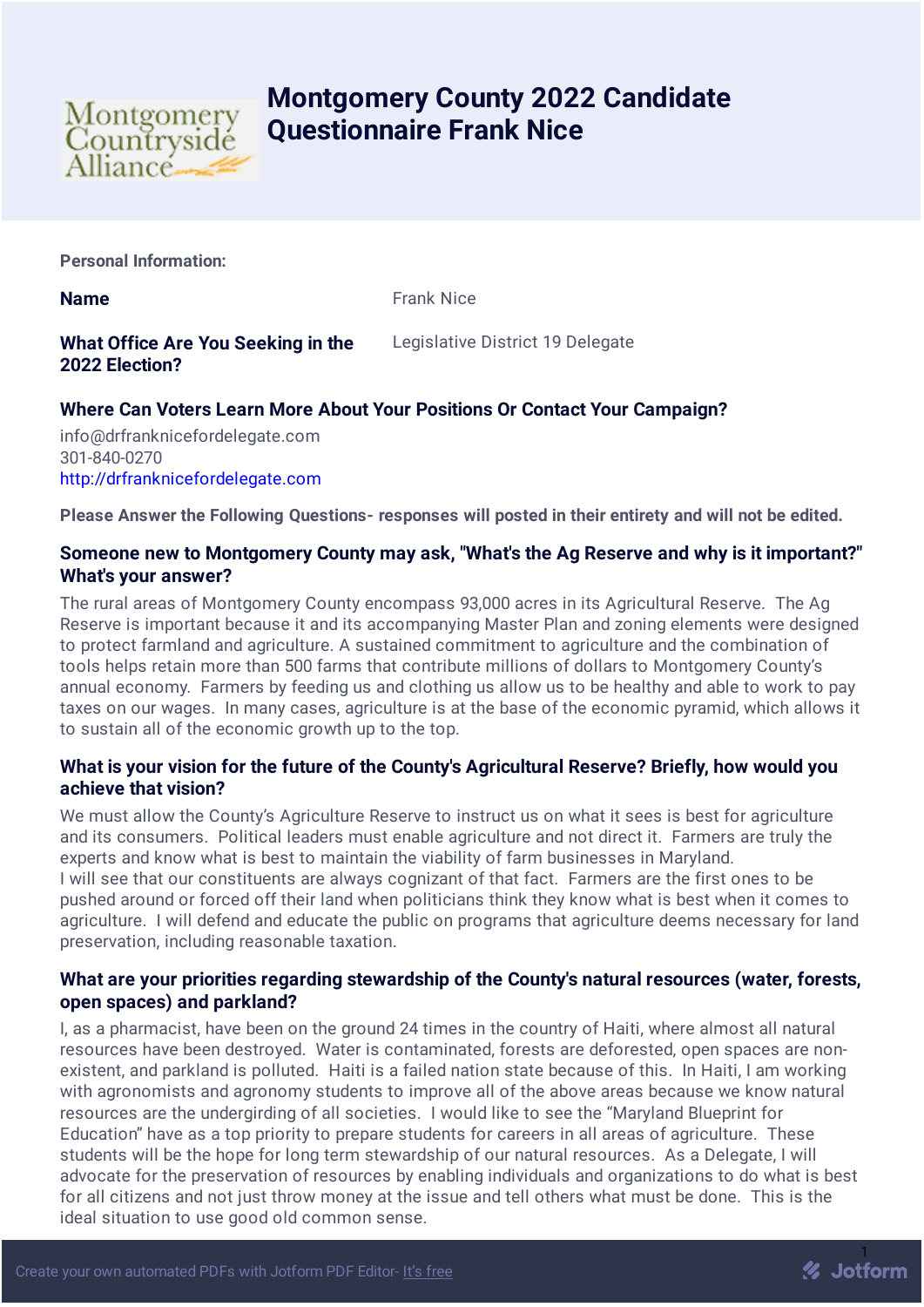#### **What role will you play with regard to ensure that we safeguard our drinking water supply both surface and groundwater?**

As a pharmacist and 30-year veteran of the US Public Health with Certification in Public Health Pharmacy (CPHP) and a former member of the prototype Public Health Service-1 Disaster Medical Assistance Team, I know full well the consequences of unsafe surface and groundwater. It is always better to do whatever is necessary to provide clean water and not compromise it, rather than treat the nasty results. I personally witnessed the introduction of cholera into the water of Haiti that resulted in the deaths of tens of thousands of people, including very close friends, and its presence in Haiti to be forever now. I will always play a preventative and prophylactic role.

## **What are your top priorities to help the County address climate change? What role will the Ag Reserve play?**

Asking how the County should guide the climate change effort is a worthwhile, but difficult. question to answer because the government is not currently considering any other guidance other than what you already know, and the 2022 Assembly is not going beyond any assumption other than climate control is the only mitigating factor to consider in any deliberations, including agriculture. As I have intimated, government should guide climate change efforts based on all impacts, including the negative impacts in relation to climate change control impacts. In this scenario, the role of the Ag Reserve is to educate political leaders on all aspects of addressing climate change, including both the positive and the negative.

#### **What more can be done to support our local farm businesses and rural communities?**

I believe that the most effective and most efficient government is the smallest organization possible. For Maryland farmers, that would certainly be organizations such as the Ag Reserve, which protects and grows Maryland agriculture and preserves rural life for all Maryland citizens. Farmers know what is best for themselves, the land they work, and Maryland's farm consumers, not bureaucracies and politicians far removed from ordinary farmers' lives and experiences. Farmers have made extensive accomplishments based on their own wisdom and knowledge and can be trusted to continue to do. Pharmacists, such as I, are the second most trusted profession in the Unites States. I know our citizens put at least that much trust in the farming profession. Over regulation, and even more new regulations on top of that, demeans the trust our country has in its farmers.

#### **What are your regional transportation priorities? Do you support M83 and an additional Potomac bridge and outer beltway through the Reserve or adjacent rural zones?**

Farmers in Montgomery County need a strong economy and commerce to prosper and contribute to society, Farmers rely upon transportation to get their goods to consumers. A strong economy is being threatened in Montgomery County by poor transportation venues in and out of the county. Just as with climate change and most other daily issues that citizens face, there are positive and negative aspects to any plans, including transportation and including farmers and citizens of rural zones. I believe that M83 can be a defining example of how an additional Potomac bridge and outer beltway can be handled to meet and balance the positives and negatives for all citizens affected by this transportation plan. Protecting agriculture and open land use is just as important to other citizens who need to get somewhere else to work and feed their families. Once again, I ask for a return to common sense.

#### **How should our County manage its solid waste? What role should incineration, composting and recycling play?**

I am a true believer in composting (come see my garden and compost) and recycling, of which I am driven. As a military observer, I have seen the disastrous effects of the burning of solid waste. The County should do all it can to return as much waste as possible back to reuse and to enable its citizens to do so. I am cognizant of the current global situation in waste control, especially recycling.

#### **What are your views on the general plan update "Thrive 2050," both the process and the draft now before the Council?**

The process has not been transparent, especially concerning rezoning. Not being transparent on